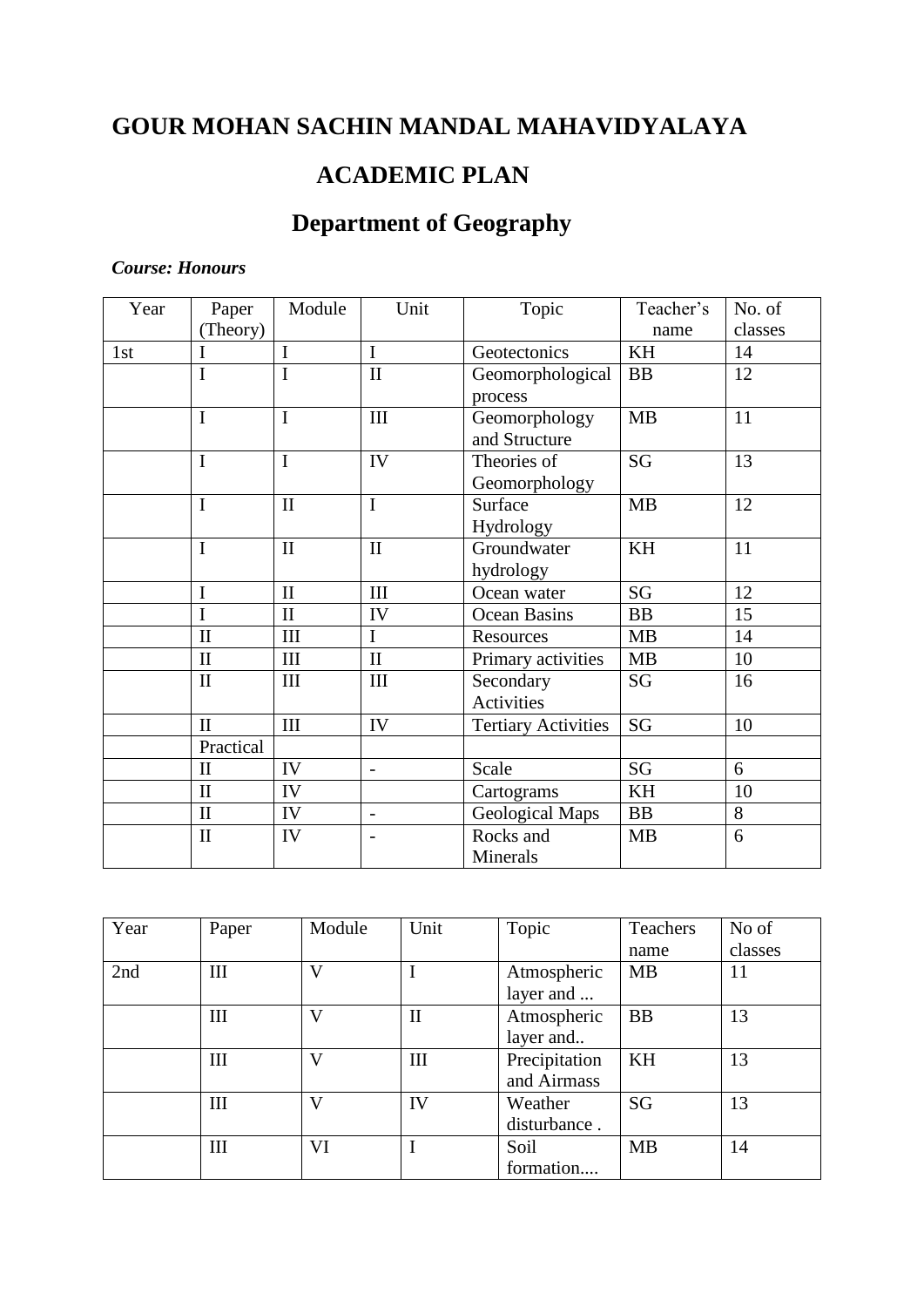| $\rm III$ | VI          | $\mathbf{I}$ | Soil and land | <b>MB</b> | 12 |
|-----------|-------------|--------------|---------------|-----------|----|
|           |             |              |               |           |    |
| III       | VI          | III          | Concepts in   | SG        | 11 |
|           |             |              | Biogeography  |           |    |
| $\rm III$ | VI          | IV           | Ecological    | SG        | 13 |
|           |             |              | aspects of    |           |    |
|           |             |              | Biogeography  |           |    |
| IV        | VII         | $\mathbf I$  | Concepts in   | <b>MB</b> | 12 |
|           |             |              | social        |           |    |
|           |             |              | geography     |           |    |
| IV        | <b>VII</b>  | $\rm II$     | Components    | <b>BB</b> | 13 |
|           |             |              | of Social     |           |    |
|           |             |              | Geography     |           |    |
| IV        | <b>VII</b>  | III          | Cultural      | KH        | 11 |
|           |             |              | Geography     |           |    |
| IV        | <b>VII</b>  | IV           | Political     | SG        | 14 |
|           |             |              | Geography     |           |    |
| Practical |             |              |               |           |    |
| IV        | <b>VIII</b> | $\mathbf I$  | Topographical | <b>MB</b> | 12 |
|           |             |              | sheets        |           |    |
| IV        | <b>VIII</b> | $\mathbf{I}$ | Survey        | <b>SG</b> | 8  |
|           |             |              | Instruments   |           |    |

| Year | Paper                   | Module | Unit         | Topic name   | Teachers  | No of   |
|------|-------------------------|--------|--------------|--------------|-----------|---------|
|      | (Theory)                |        |              |              | name      | classes |
| 3rd  | $\mathbf{V}$            | IX     | $\mathbf I$  | Populartion  | <b>MB</b> | 12      |
|      |                         |        |              | Dynamics     |           |         |
|      | $\mathbf{V}$            | IX     | $\mathbf{I}$ | Demographic  | <b>BB</b> | 13      |
|      |                         |        |              | attributes   |           |         |
|      | $\mathbf{V}$            | IX     | III          | Rural        | KH        | 12      |
|      |                         |        |              | settlements  |           |         |
|      | $\overline{\mathbf{V}}$ | IX     | IV           | Urban        | SG        | 13      |
|      |                         |        |              | settlements  |           |         |
|      | $\mathbf{V}$            | X      | $\mathbf I$  | Concepts and | <b>MB</b> | 11      |
|      |                         |        |              | bases        |           |         |
|      | $\mathbf{V}$            | X      | $\mathbf{I}$ | General      | <b>BB</b> | 15      |
|      |                         |        |              | Geography    |           |         |
|      | $\mathbf{V}$            | X      | $\rm III$    | Case studies | KH        | 12      |
|      | $\overline{\mathsf{V}}$ | X      | IV           | Studies of   | SG        | 12      |
|      |                         |        |              | geographical |           |         |
|      |                         |        |              | problems     |           |         |
|      | VI                      | XI     | $\mathbf I$  | Nature of    | <b>MB</b> | 12      |
|      |                         |        |              | geography    |           |         |
|      | VI                      | XI     | $\mathbf{I}$ | <b>Basic</b> | <b>MB</b> | 13      |
|      |                         |        |              | concepts     |           |         |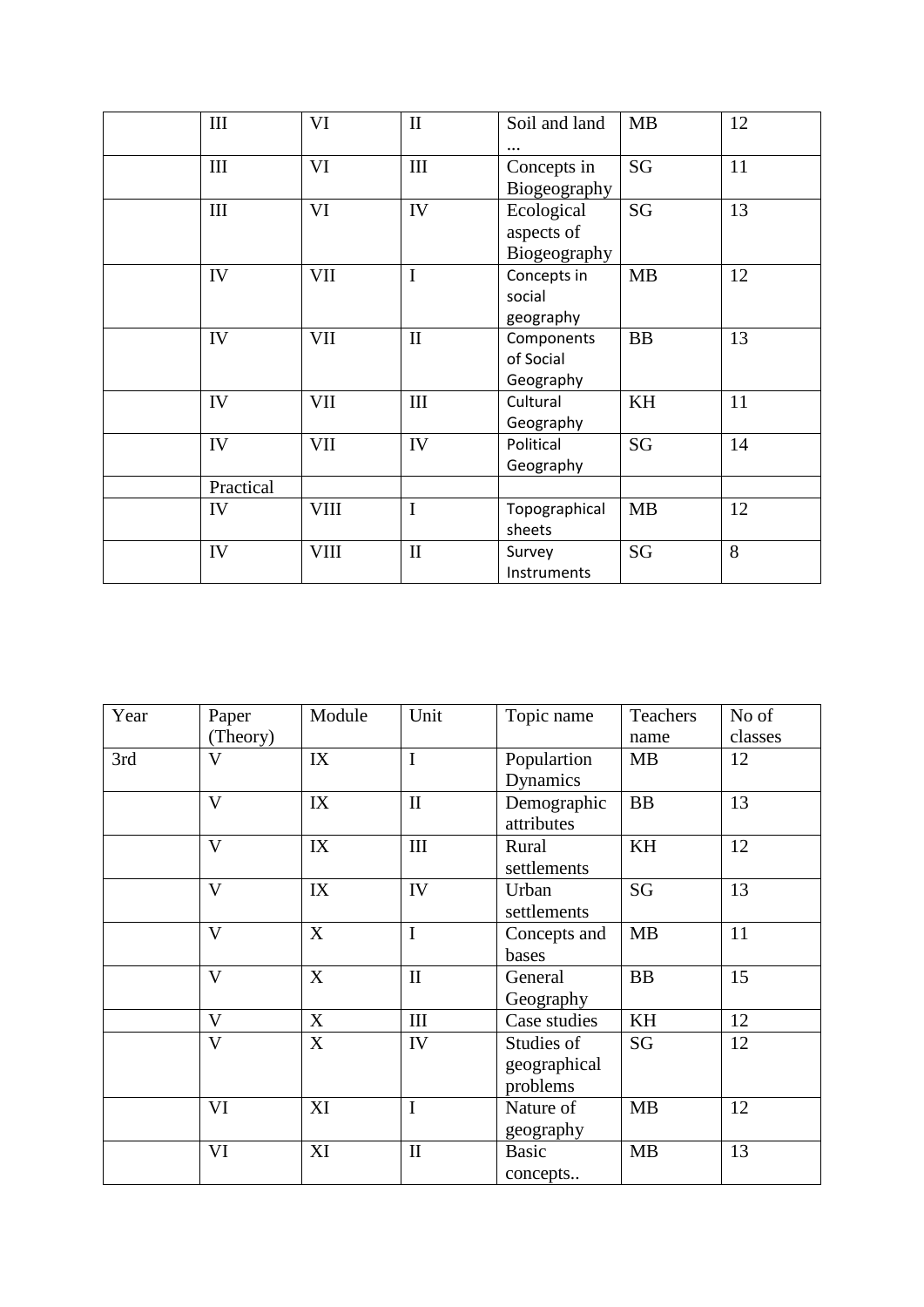|      | VI                     | XI          | III                | Modern         | SG                     | 12              |
|------|------------------------|-------------|--------------------|----------------|------------------------|-----------------|
|      |                        |             |                    | thoughts       |                        |                 |
|      | VI                     | XI          | IV                 | Contemporary   | $\overline{\text{SG}}$ | $\overline{13}$ |
|      |                        |             |                    | thoughts       |                        |                 |
|      | $\overline{\text{VI}}$ | XII         | $\mathbf I$        | Climatic and   | MB                     | $\overline{12}$ |
|      |                        |             |                    | biotic hazard  |                        |                 |
|      | VI                     | XII         | $\rm II$           | Other          | MB                     | 14              |
|      |                        |             |                    | terrestrial    |                        |                 |
|      |                        |             |                    | hazard         |                        |                 |
|      | VI                     | XII         | $\mathop{\rm III}$ | Economic       | <b>SG</b>              | 12              |
|      |                        |             |                    | development    |                        |                 |
|      | VI                     | XII         | IV                 | Human          | <b>SG</b>              | 12              |
|      |                        |             |                    | development    |                        |                 |
|      | Practical              |             |                    |                |                        |                 |
|      | VII                    | <b>XIII</b> | $\mathbf I$        | Map            | KH                     | 11              |
|      |                        |             |                    | projection     |                        |                 |
|      | VII                    | <b>XIII</b> | $\rm II$           | Cartograms     | MB                     | $8\,$           |
|      | VII                    | <b>XIII</b> | III                | Thematic       | MB                     | 6               |
|      |                        |             |                    | mapping        |                        |                 |
|      | VII                    | XIV         | $\mathbf I$        | <b>GIS</b>     | MB                     | $\overline{8}$  |
|      | VII                    | XIV         | $\rm II$           | Remote         | MB                     | $\overline{8}$  |
|      |                        |             |                    | sensing        |                        |                 |
|      | VII                    | XIV         | ${\rm IV}$         | Field report   | SG                     | 13              |
|      | <b>VIII</b>            | XV          | $\overline{I}$     | <b>Basic</b>   | <b>SG</b>              | 6               |
|      |                        |             |                    | concepts       |                        |                 |
|      | <b>VIII</b>            | <b>XVII</b> | $\mathbf{I}$       | Dispersion $&$ | $\overline{\text{SG}}$ | $\overline{8}$  |
|      |                        |             |                    | regression     |                        |                 |
| Year | Paper                  | Module      | Unit               | Topic name     | Teachers               | No. of          |
|      | (practical)            |             |                    |                | name                   | class           |
| 3rd  | <b>VIII</b>            | <b>XVI</b>  | $\mathbf I$        | Natural        | KH                     | 16              |
|      |                        |             |                    | hazards        |                        |                 |
|      | <b>VIII</b>            | <b>XVI</b>  | $\mathbf{I}$       | Economic and   | BB                     | $\overline{14}$ |
|      |                        |             |                    | human          |                        |                 |
|      |                        |             |                    | development    |                        |                 |
|      |                        |             |                    |                |                        |                 |